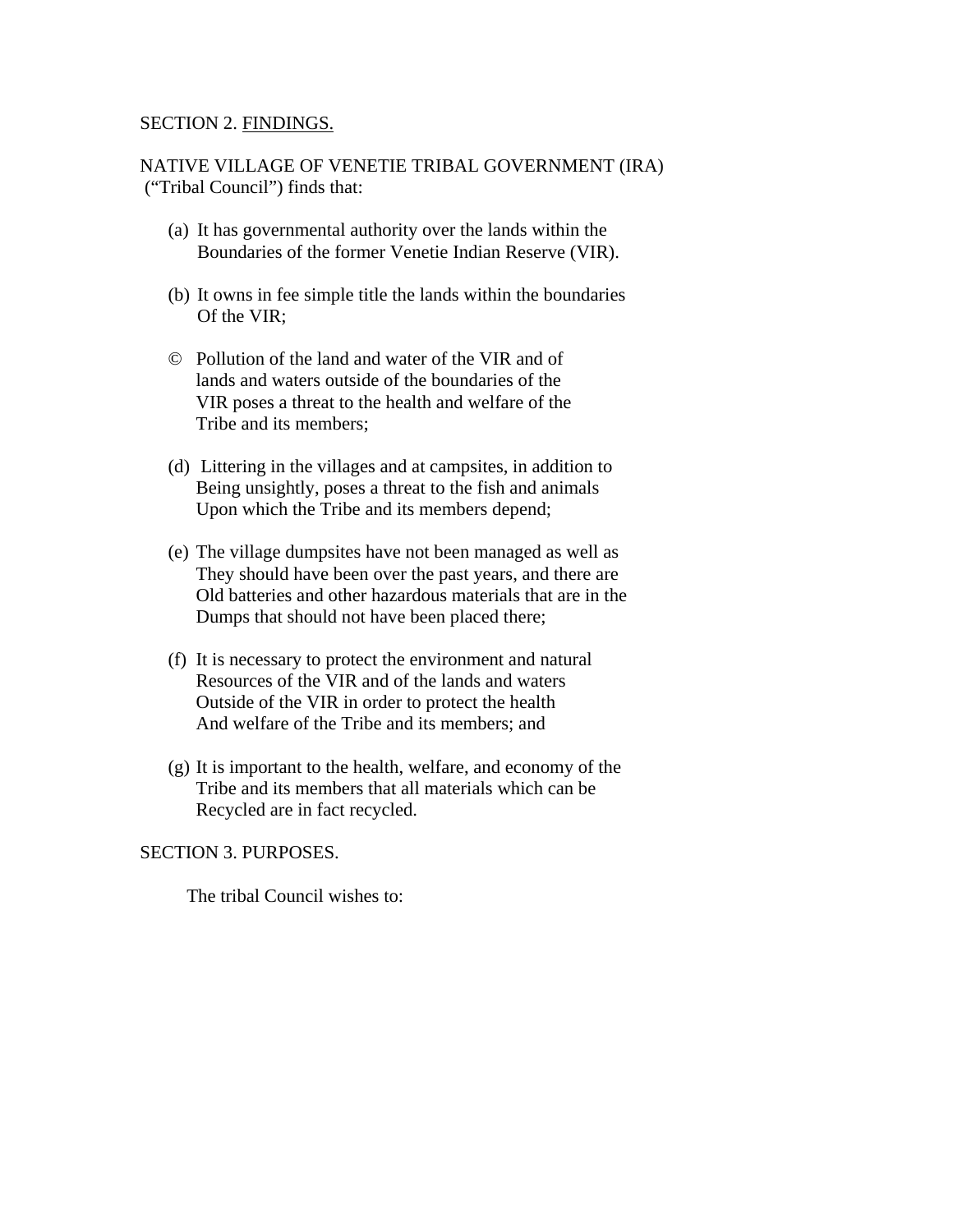(a) Protect the lands and waters of the VIR and Outside the boundaries of the VIR so that pollution And littering do not adversely affect the health, welfare, And safety of the Tribe and its members.

- (b) Ensure that the village dumps are constructed and Managed in a manner that assures the health, welfare, And safety of the Tribe and its members
- © Adopt and implement a comprehensive recycling

#### SECTION 4. DEFINITIONS.

- (a) The term "member" means a person recognized as a Member of the Tribe under Article II –'Membership' of its Constitution.
- (b) The term "non-member" means any person who is not a Member of the Tribe.
- © The term "village enforcement officer" means the person appointed by the Tribal Council to carry out the duties set forth in Section 12 of this Ordinance.
- (d)The term "tribal lands" means those lands owned by the Tribe or within its territorial jurisdiction, including but not Limited to the boundaries of the former Venetie Indian Reservation.
- (e) The term "traditional use area" means fish camps, hunting Areas, trap lines , and other historical sites located outside The boundaries of the Venetie Indian Reservation.

## SECTION 5. SCOPE.

 This Ordinance governs the activities of members and Non-members of the Tribe within the boundaries of The Reservation and at specific traditional use areas beyond the Boundaries of the Reservation as designated by the Tribal Council.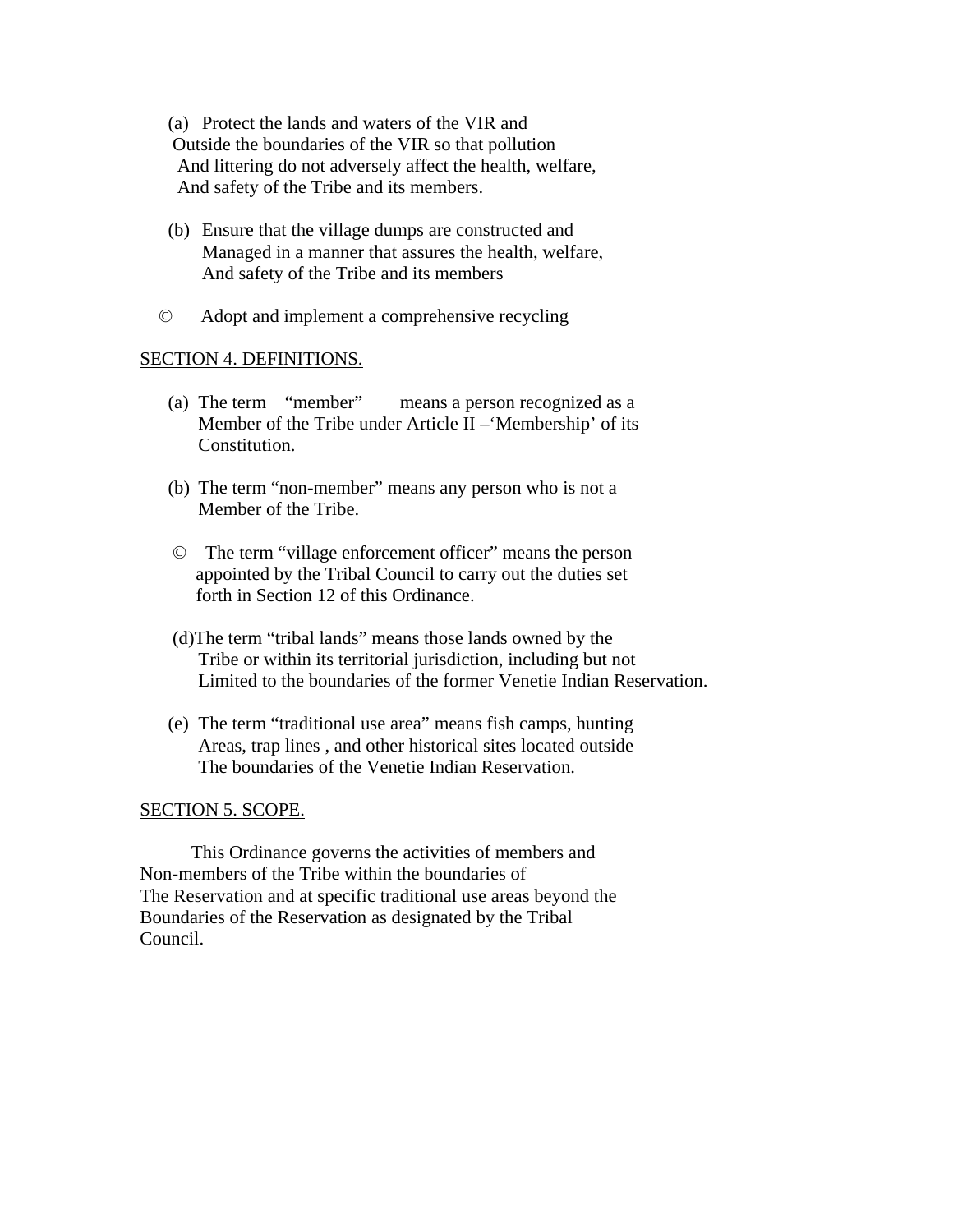#### SECTION 6. LITTERING.

- (a) Littering is strictly forbidden both on the Reservation and in Traditional use areas designated by the tribal Council. All Trash either shall be recycled or shall be deposited at the Village dump, or in receptacles in the village designated for That purpose.
- (b) No trash shall be left at campsites. All paper shall be Burned at the campsite, and all cans, plastic, and other un-Burnable materials shall be packed back to the village and Either recycled or deposited at the village dump.
- © Signs and notices will be placed at appropriate places in the villages, along the rivers, and at well-used campsites reminding members and non-members of their responsibilities under this section.
- © Each household will be solely responsible to have their trash cans emptied, and keep area clean at all times.

# SECTION 7. POLLUTION.

- (a) There shall be no pollution of any lands or waters within The scope of this Ordinance. This includes, but is not Limited to, dumping of oil, fuel, or gas on the ground, or in The water.
- (b) No materials shall be burned except paper, wood and Similarly combustible materials. In no event shall plastics Be burned.
- © Human waste shall be buried in one place well away from any waters.
- (d)Each oil or fuel spill must be reported to Tribal Council and appropriate action will be taken to have area cleaned.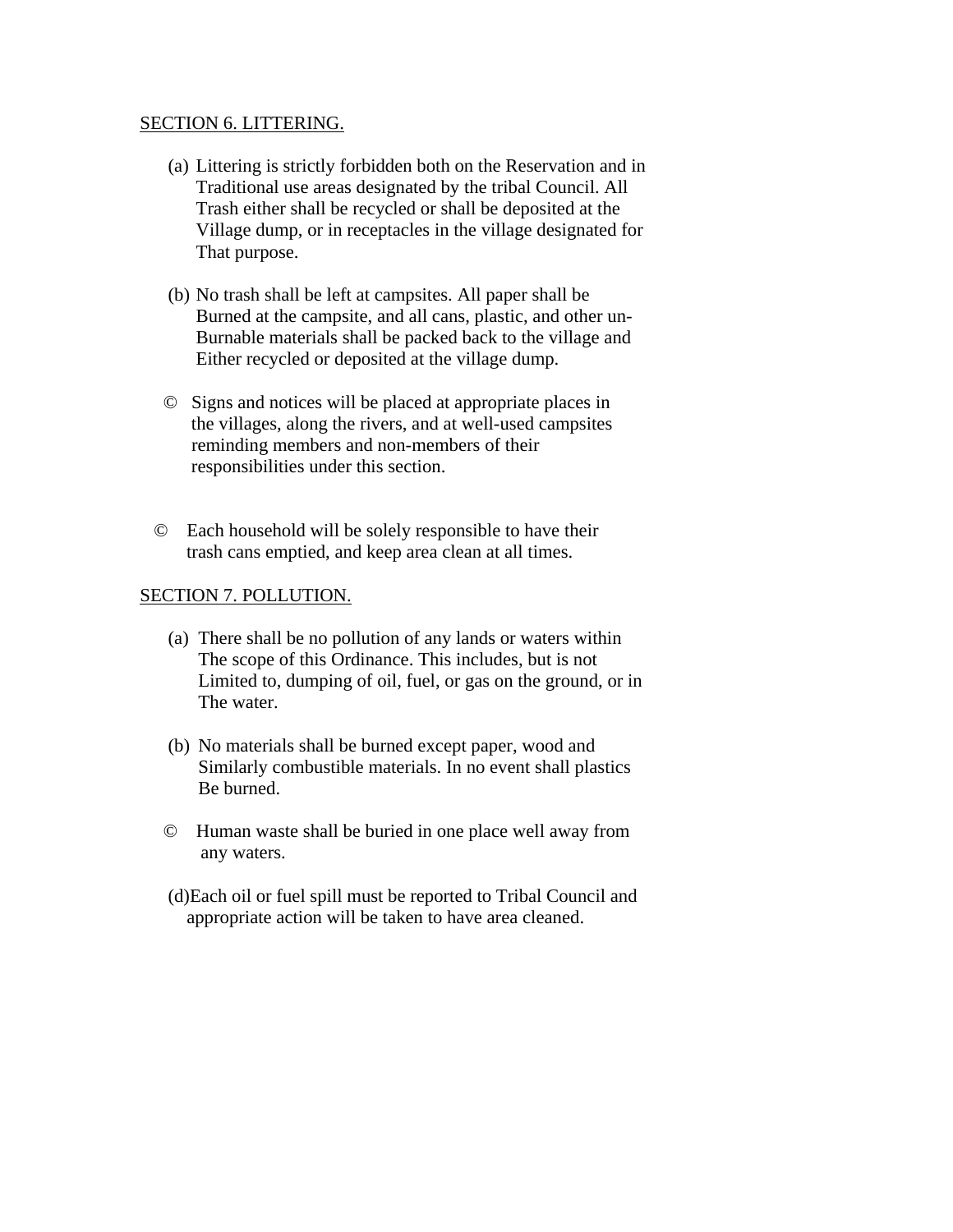- (e) The Tribal Council shall study the effects of hazardous Materials to humans and establish permanent rules to Control the handling and transport for safety of hazardous Materials.
- (f) Waste water will be separate from human wastes and be Dumped at proper locations inside toilet.

#### SECTION 8. OPERATION OF THE VILLAGE DUMP.

- (a) The village dump in each village shall be the sole Depository of all trash and hazardous materials.
- (b) The Tribal Council shall enter into a study to determine the Best way to manage the village dumps. The study shall Include, but not be limited to:
	- (1) Whether the existing location of the dumps is the best Location and if not where the dumps should be Located?
	- (2) How best to manage hazardous wastes (such as old Batteries) and other wastes (such as used oil);
	- (3) The most appropriate design for the dumps;
	- (4) Any changes to the design or management system of The current dumps;and
	- (5) How the Council can finance the operation of the Dump.
- © Pending completion of the study, the Council shall manage the dumps in the following manner:
	- (1) A special shed shall be set aside for the storage of Hazardous and other wastes;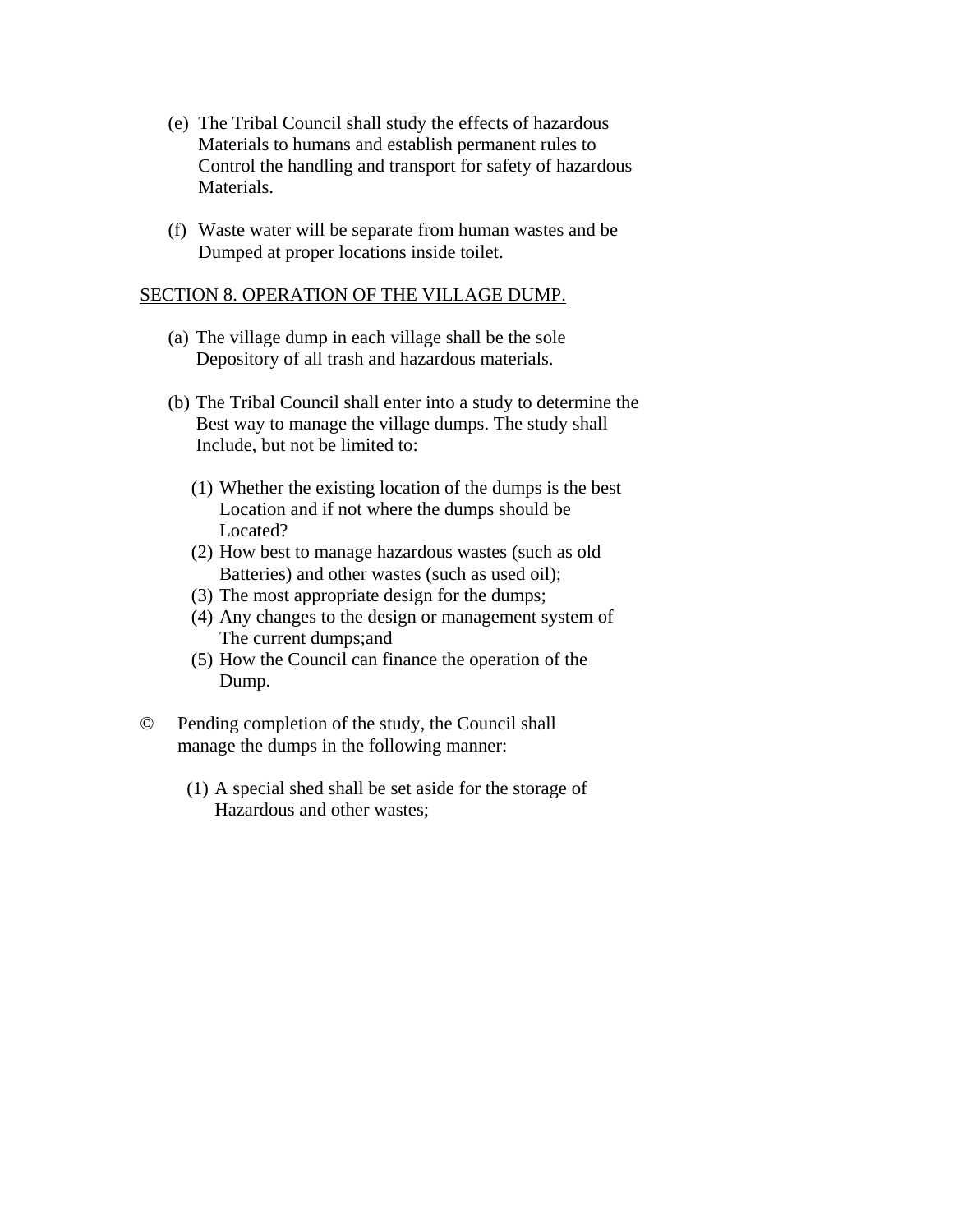(2) If economically feasible, a fence shall be constructed Around the dump and a manager shall be hired to Manage the use of the dumps.

## SECTION 9. RECYCLING.

- (a) All materials which can be recycled shall be recycled. These include, but are not limited to aluminum cans, Styrofoam cups, and glass bottles.
- (b) A recycling center shall be established at the village dump Or at some other location if the Tribal Council so Determines. All recyclable materials shall be brought to This center.
- © The Tribal Council shall develop a program to determine the best use of recycled materials. This program shall include, but need not be limited to, the reuse of these materials in the village, the sale of these materials (such as aluminum cans) off-Reservation, and how the proceeds from any such sale could be best used (such as allowing the children to be responsible for recycling cans and keeping any proceeds).
- (c) The Tribal Council shall enter into a study as to what shall Be done with the old equipment in the villages. Upon Completion of the study, the council shall designate a Person to implement the study, including making plans to Get rid of any equipment the study finds cannot be used.

# SECTION 10. EDUCATION.

 The tribal Council shall institute an educational program In the village and the village schools to educate members, non- Members, and their children about the importance of keeping The villages and the traditional use areas clean and of recycling All materials that can be recycled.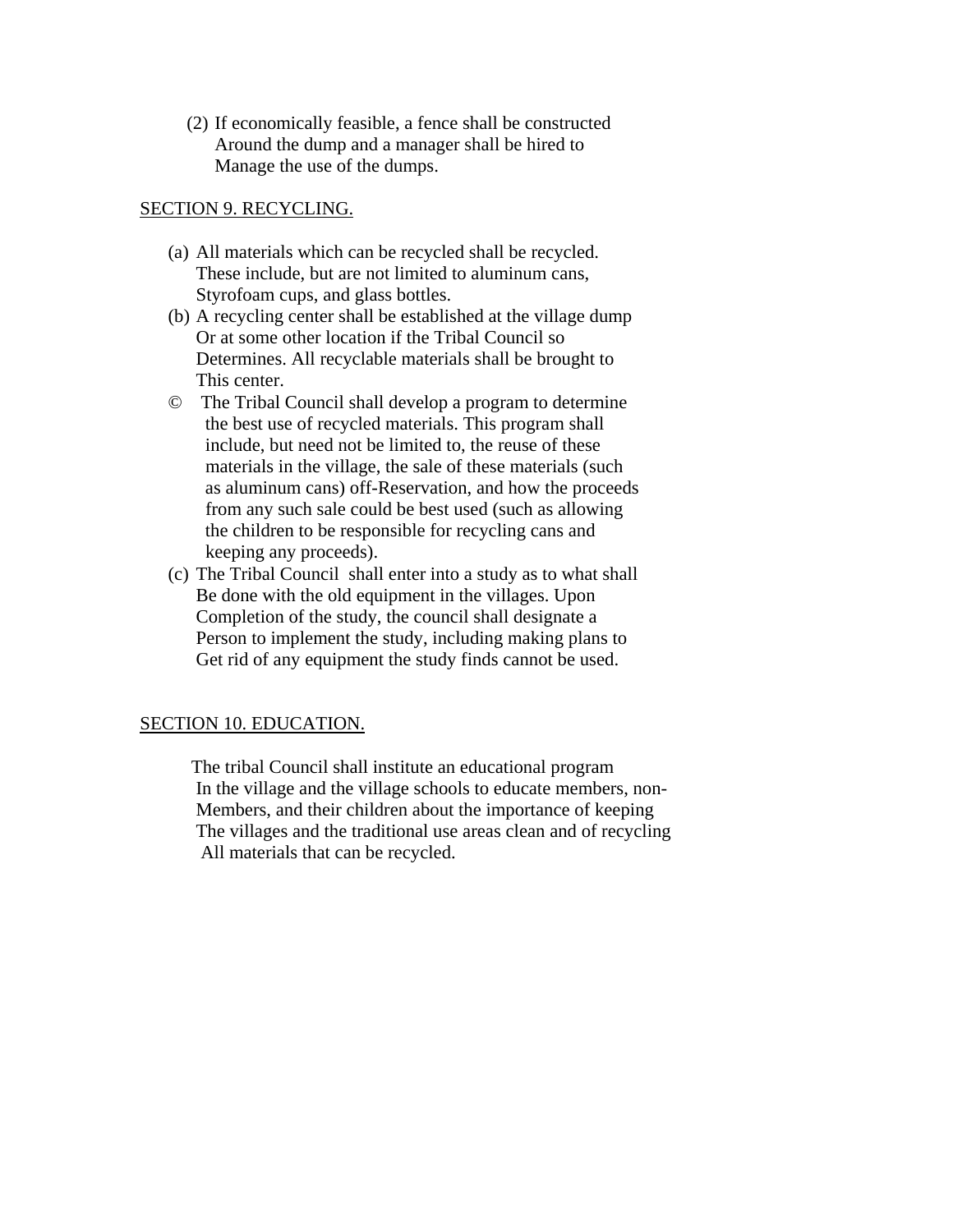#### SECTION 11. CONSEQUENCES.

- (a) Violation of any provision of this Ordinance shall be Prosecuted in the Tribal Court.
- (b) Upon conviction, violations by a member or a non-member Married to a member shall be punished as follows;
	- (1) For a first offense, the Court shall discuss the nature Of the violation with the offender, explaining to him or Her why his or her behavior was inappropriate and Contrary to the Gwich'in-ways, and shall place the Offender on probation for a period of no more than Three (3) months.
	- (2) For a second offense, or for any offense judged by the Court to be particularly damaging to the best interests Of the Tribe, the Court may choose one or more of the Following:
		- i) a fine of not more than \$50.00/or 72hours community service work:
		- ii) Total or partial expulsion from the area within the Jurisdiction of the tribal Court.
- © Upon conviction, non-members who are not married to members shall be fined in the amount of \$50.00, shall be placed on probation, shall have their permit revoked and/or shall be banished from tribal lands for a period of time determined by the Court.
- (c) In the event that the Court imposes a fine on the offender, An offender may complete community service instead of Paying a fine – community service shall be valued by work Assignment.